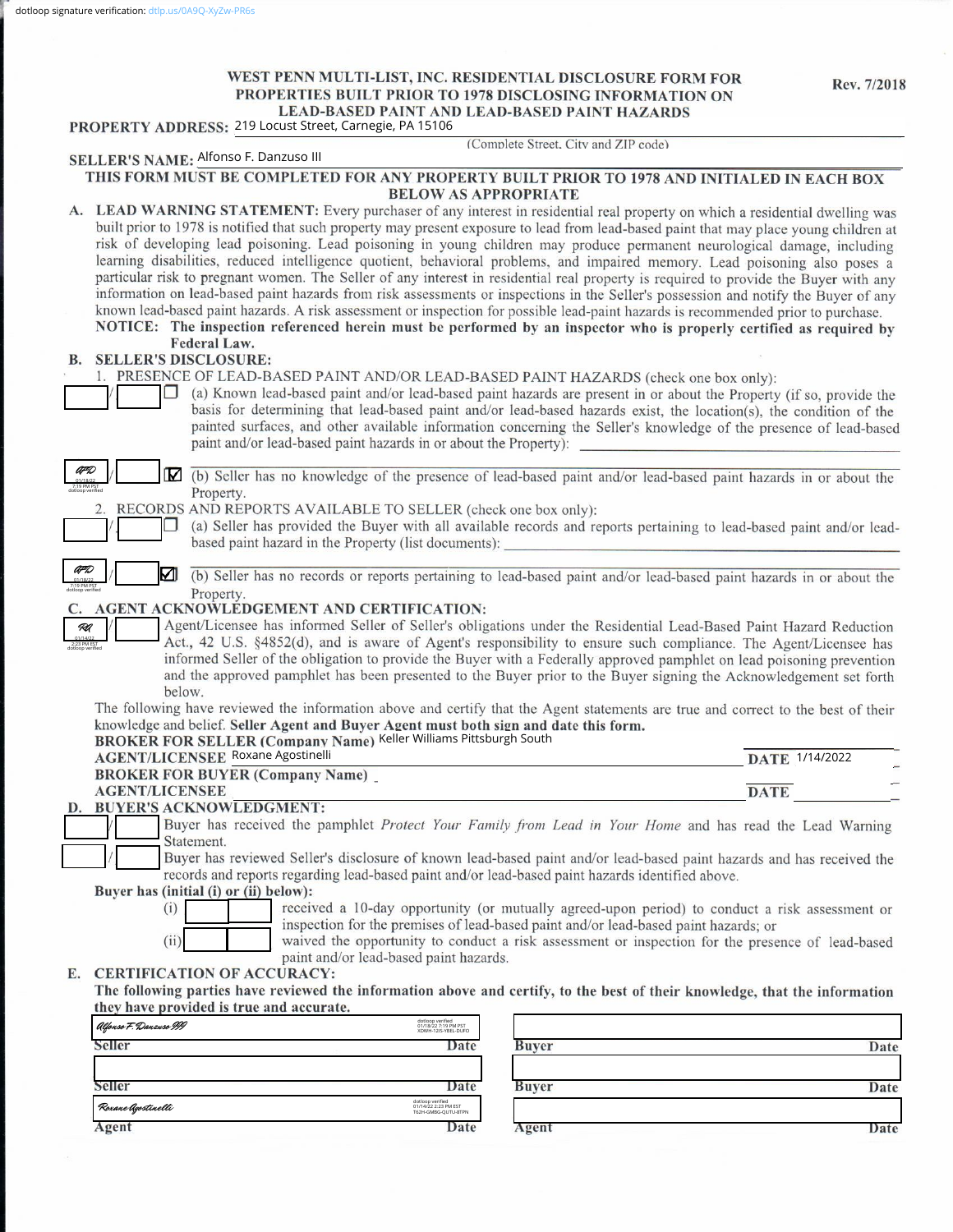#### **OGM OIL, GAS AND MINERAL RIGHTS/INTERESTS ADDENDUM TO AGREEMENT OF SALE**

This form recommended and approved for, but not restricted to use by, the members of the Pennsylvania Association of Realtors® (PAR).

**PROPERTY\_\_\_\_\_\_\_\_\_\_\_\_\_\_\_\_\_\_\_\_\_\_\_\_\_\_\_\_\_\_\_\_\_\_\_\_\_\_\_\_\_\_\_\_\_\_\_\_\_\_\_\_\_\_\_\_\_\_\_\_\_\_\_\_\_\_\_\_\_\_\_\_\_\_\_\_\_\_\_\_\_\_\_\_\_\_\_\_\_\_\_\_\_\_\_\_\_\_\_ 1** 219 Locust Street, Carnegie, PA 15106

| $\sim$ $\sim$ $\sim$ $\sim$ $\sim$<br>Alfonso F. Danzuso III<br>$\mathbf{m}$ |  |  |  |  |
|------------------------------------------------------------------------------|--|--|--|--|
| YER<br>≖                                                                     |  |  |  |  |

- **This Property is (select one): 4**
- **subject to a lease affecting subsurface rights. 5**
- **not subject to a lease affecting subsurface rights. 6**

### **1. TITLE 7**

- Notwithstanding the default language of the Agreement of Sale regarding title to the Property, Seller will not warrant title to any oil, **8**
- gas and/or mineral rights/interests regardless of whether they are conveyed, excepted or reserved. Buyer is advised to conduct an **9**

investigation as to the history of the ownership rights/interests and status of the oil, gas and/or mineral rights/interests pertaining to **10 11**

# the Property.

### **2. EXCEPTION (IF APPLICABLE) 12**

(A) Buyer is aware that the following oil, gas and/or mineral rights/interests have been previously leased, assigned, sold or otherwise conveyed by Seller or a previous owner of the Property (exceptions) and cannot be transferred to Buyer: **13 14**

 $\mathcal{L}_\mathcal{L} = \mathcal{L}_\mathcal{L} = \mathcal{L}_\mathcal{L} = \mathcal{L}_\mathcal{L} = \mathcal{L}_\mathcal{L} = \mathcal{L}_\mathcal{L} = \mathcal{L}_\mathcal{L} = \mathcal{L}_\mathcal{L} = \mathcal{L}_\mathcal{L} = \mathcal{L}_\mathcal{L} = \mathcal{L}_\mathcal{L} = \mathcal{L}_\mathcal{L} = \mathcal{L}_\mathcal{L} = \mathcal{L}_\mathcal{L} = \mathcal{L}_\mathcal{L} = \mathcal{L}_\mathcal{L} = \mathcal{L}_\mathcal{L}$  $\_$  , and the set of the set of the set of the set of the set of the set of the set of the set of the set of the set of the set of the set of the set of the set of the set of the set of the set of the set of the set of th \_\_\_\_\_\_\_\_\_\_\_\_\_\_\_\_\_\_\_\_\_\_\_\_\_\_\_\_\_\_\_\_\_\_\_\_\_\_\_\_\_\_\_\_\_\_\_\_\_\_\_\_\_\_\_\_\_\_\_\_\_\_\_\_\_\_\_\_\_\_\_\_\_\_\_\_\_\_\_\_\_\_\_\_\_\_\_\_\_\_\_\_\_\_\_\_\_\_\_\_\_\_\_

- **15 16**
- **17 18**

\_\_\_\_\_\_\_\_\_\_\_\_\_\_\_\_\_\_\_\_\_\_\_\_\_\_\_\_\_\_\_\_\_\_\_\_\_\_\_\_\_\_\_\_\_\_\_\_\_\_\_\_\_\_\_\_\_\_\_\_\_\_\_\_\_\_\_\_\_\_\_\_\_\_\_\_\_\_\_\_\_\_\_\_\_\_\_\_\_\_\_\_\_\_\_\_\_\_\_\_\_\_ (B) Buyer acknowledges that Seller may not own 100% of all oil, gas and/or mineral rights/interests to the Property and agrees that, notwithstanding the default language of the Agreement of Sale regarding title to the Property, Buyer will accept only the rights/ interests and title that Seller is able to convey, free and clear of all other liens, encumbrances, and easements, subject to the exceptions referenced above. **19 20 21 22**

#### **3. TITLE SEARCH CONTINGENCY 23**

- (A) Buyer understands and acknowledges that the warranty of title in the Agreement of Sale does not pertain to the oil, gas and/or mineral rights/interests that have been excepted. Seller will not defend title to these rights/interests and does not covenant that Buyer will have quiet enjoyment of these rights/interests. **24 25 26**
- (B) Buyer may elect, at Buyer's expense, to conduct an investigation of the history of the ownership rights/interests and status of the oil, gas and/or mineral rights/interests to the Property to be performed by a properly licensed or otherwise qualified professional. **27 28**
	- WAIVED. Buyer understands and acknowledges that Seller may not own all oil, gas and/or mineral rights/interests to the Property and that Buyer has the option to make this Agreement contingent on receiving a certain interest in the oil, gas and/or mineral rights/interests. BUYER WAIVES THIS OPTION and agrees to the RELEASE in the Agreement of Sale.
	- ELECTED. Investigation Period: days (60 if not specified) from the Execution Date of the Agreement of Sale.
	- 1. **Within the Investigation Period**, Buyer will have completed an investigation of the ownership rights/interests and status of the oil, gas and/or mineral rights/interests to the Property. Buyer will pay for any and all costs associated with the title search.
	- 2. If the result of the investigation demonstrates terms that are unsatisfactory to Buyer, Buyer will, **within the stated Investigation Period:**
		- a. **Accept the Property** and agree to the the RELEASE in the Agreement of Sale, OR
		- b. **Terminate the Agreement of Sale** by written notice to Seller, with all deposit monies returned to Buyer according to the terms contained in the Agreement of Sale, OR
		- c. Enter into a mutually acceptable written agreement with Seller as acceptable to the lender(s), if any.
	- **If Buyer and Seller do not reach a written agreement before the conclusion of the Investigation Period, and Buyer does not terminate the Agreement of Sale by written notice to Seller within that time, Buyer will accept the Property and agree to the terms of the RELEASE in the Agreement of Sale.**

#### **4. RESERVATION OF RIGHTS/INTERESTS (IF APPLICABLE) 45**

(A) Buyer acknowledges that Seller is reserving and retaining ownership of the following oil, gas and/or mineral rights/interests and royalties and is not transferring them to Buyer. The rights/interests being reserved and retained by Seller include the right to receive royalties regarding the same, unless otherwise stated below. This reservation will be executed in its entirety at settlement. **46 47 48**

|    | 54 Buyer Initials: | OGM Page 1 of 2 | AFD<br><b>Seller Initials:</b><br>01/18/22 |
|----|--------------------|-----------------|--------------------------------------------|
| 53 | $\Box$ Other       |                 |                                            |
| 52 | $\Box$ Coal        |                 |                                            |
| 51 | $\Box$ Minerals    |                 |                                            |
| 50 | Gas                |                 |                                            |
| 49 | Oil                |                 |                                            |

**544 Buyer Initials:**  $\Box$ 

**COPYRIGHT PENNSYLVANIA ASSOCIATION OF REALTORS® 2020** dotloop verified rev. 5/20; rel. 7/20 7:19 PM PST